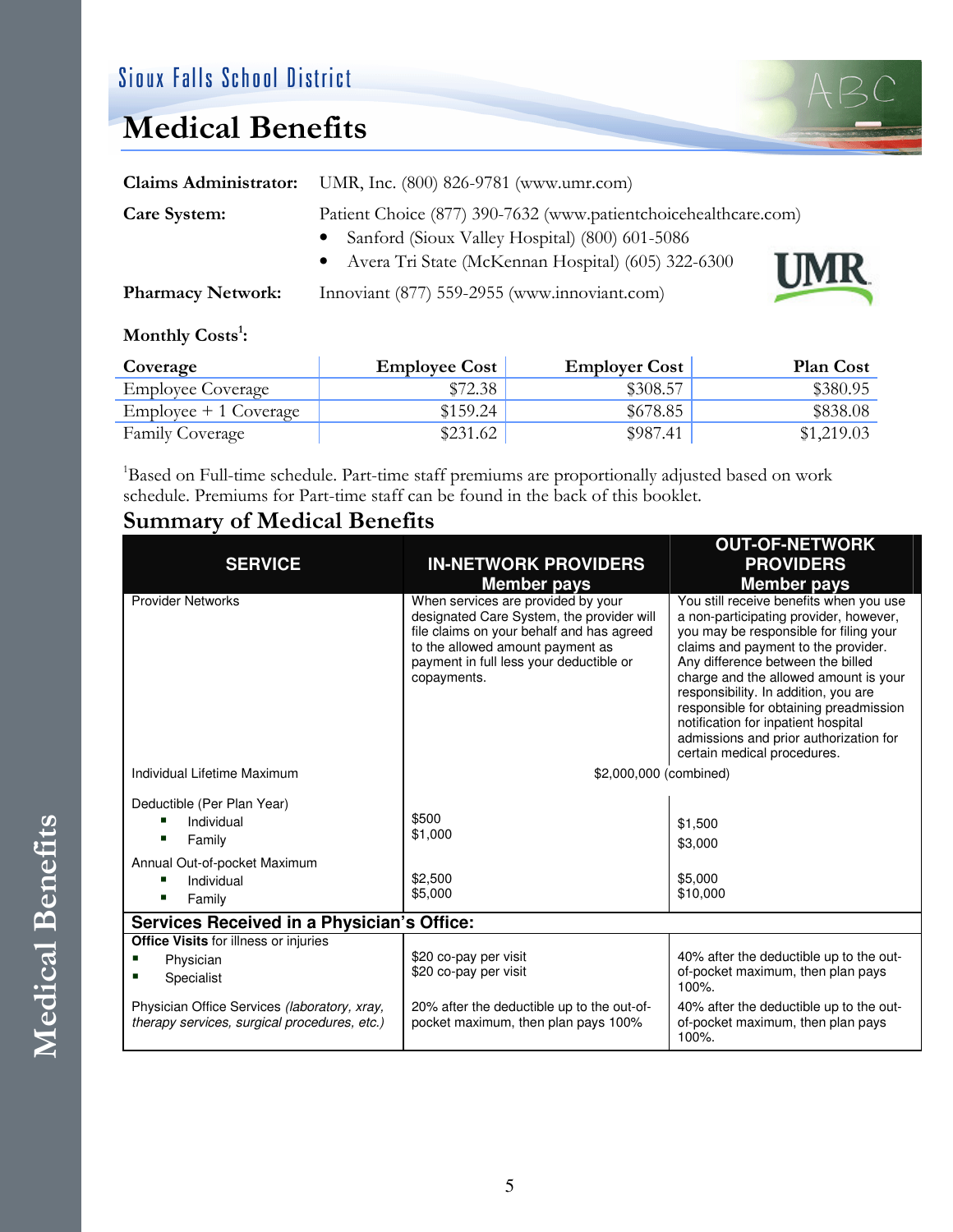|                                                                                                                          |                                                                                                   | <b>OUT-OF-NETWORK</b>                                                                                                                                                                                     |
|--------------------------------------------------------------------------------------------------------------------------|---------------------------------------------------------------------------------------------------|-----------------------------------------------------------------------------------------------------------------------------------------------------------------------------------------------------------|
| <b>SERVICE</b>                                                                                                           | <b>IN-NETWORK PROVIDERS</b>                                                                       | <b>PROVIDERS</b>                                                                                                                                                                                          |
|                                                                                                                          | <b>Member pays</b>                                                                                | <b>Member pays</b>                                                                                                                                                                                        |
| Preventive Care (up to \$1,000/plan year)                                                                                |                                                                                                   |                                                                                                                                                                                                           |
| п<br>Routine physicals                                                                                                   | Nothing                                                                                           | Not covered                                                                                                                                                                                               |
| ٠<br>Routine Cancer Screening (Maximum<br>1 Exam/Plan Year)                                                              |                                                                                                   |                                                                                                                                                                                                           |
| п<br>Mammograms, Pap Smears and<br>Breast Exams for women,<br>Prostate/PSA Exams for men                                 | Nothing                                                                                           | Not covered                                                                                                                                                                                               |
| п<br>Routine Diagnostic Tests, Lab and X-<br>rays                                                                        | Nothing                                                                                           | Not covered                                                                                                                                                                                               |
| п<br>Immunizations                                                                                                       | Nothing (excluding flumist and lyme<br>disease vaccine)                                           | Not covered                                                                                                                                                                                               |
| Well Child Care Visits (birth to age 6)<br>ш                                                                             | Nothing                                                                                           | Not covered                                                                                                                                                                                               |
| ш<br>Routine Hearing Exams                                                                                               | Nothing                                                                                           | Not covered                                                                                                                                                                                               |
| <b>Preventive Colonoscopy,</b><br>Sigmoidoscopy, and similar preventive<br>surgical procedures                           | 20% after the deductible up to the out-of-<br>pocket maximum, then plan pays 100%                 | Not covered                                                                                                                                                                                               |
| <b>Therapy Services:</b>                                                                                                 |                                                                                                   |                                                                                                                                                                                                           |
| Physical, Speech and Occupational<br>Therapy (Physician's Office)                                                        | \$20 co-pay per visit                                                                             | 40 % after the deductible up to the out-<br>of-pocket maximum, then plan pays<br>100%.                                                                                                                    |
| Physical, Speech and Occupational<br>Therapy (Outpatient Hospital)                                                       | 20% after the deductible up to the out-<br>$\bullet$<br>of-pocket maximum, then plan pays<br>100% | 40 % after the deductible up to the out-<br>of-pocket maximum, then plan pays<br>100%.                                                                                                                    |
| Chiropractic Care                                                                                                        | 20% after the deductible up to the out-<br>of-pocket maximum, then plan pays<br>100%              | 40 % after the deductible up to the out-<br>of-pocket maximum, then plan pays<br>100%.                                                                                                                    |
| Outpatient Services Received in a Hospital or Other Outpatient Setting:                                                  |                                                                                                   |                                                                                                                                                                                                           |
| <b>Outpatient Hospital Services</b><br>(Lab tests, x-rays, kidney dialysis, radiation<br>or chemotherapy, surgery, etc.) | 20% after the deductible up to the out-of-<br>pocket maximum, then plan pays 100%.                | 40% after the deductible up to the out-<br>of-pocket maximum, then plan pays<br>100%.                                                                                                                     |
| Outpatient Mental Health and Chemical<br>Dependency Care                                                                 | 20% after the deductible up to the out-of-<br>pocket maximum, then plan pays 100%.                | 40% after the deductible up to the out-<br>of-pocket maximum, then plan pays<br>$100%$ .                                                                                                                  |
| <b>Emergency Room Services</b>                                                                                           | 20% after the deductible up to the out-of-<br>pocket maximum, then plan pays 100%.                | 40% after the deductible up to the out-<br>of-pocket maximum, then plan pays<br>100%.                                                                                                                     |
| Physician services for outpatient surgery,<br>anesthesia, obstetrics and in-hospital<br>medical visits                   | 20% after the deductible up to the out-of-<br>pocket maximum, then plan pays 100%.                | 40% after the deductible up to the out-<br>of-pocket maximum, then plan pays<br>100%.                                                                                                                     |
| Inpatient Hospital Care (semi-private room):                                                                             |                                                                                                   |                                                                                                                                                                                                           |
| <b>Inpatient Hospital Services</b><br>(room and board, lab tests, x-rays,<br>medication and medical supplies)            | 20% after the deductible up to the out-of-<br>pocket maximum, then plan pays 100%.                | 40% after the deductible up to the out-<br>of-pocket maximum, then plan pays<br>100%.<br><b>Preadmission Notification required or</b><br>you may be responsible for an<br>additional portion of the bill. |